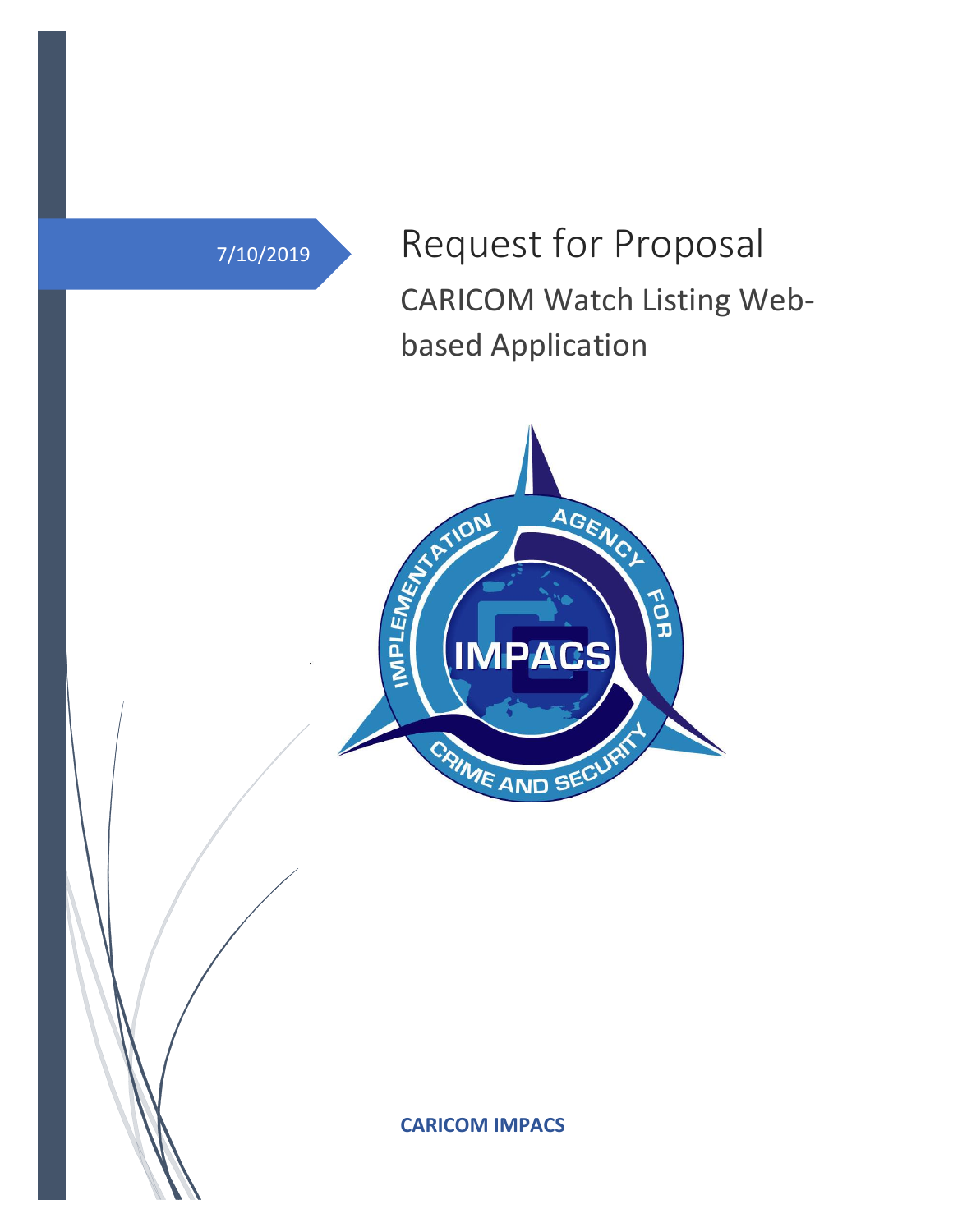# Table of Contents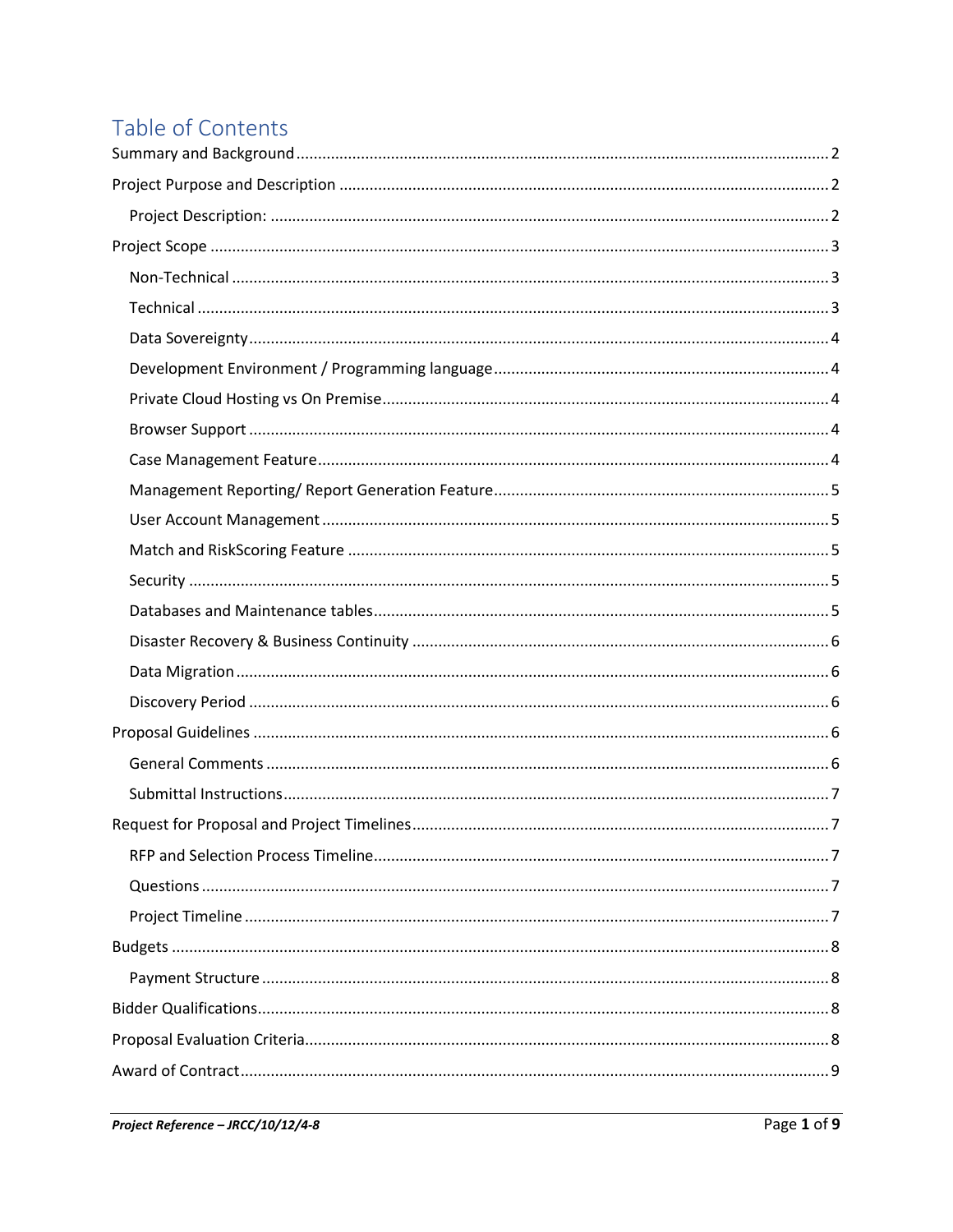# <span id="page-2-0"></span>Summary and Background

CARICOM Implementation Agency for Crime and Security's (IMPACS) through its sub-agency The Joint Regional Communications Centre (JRCC) located in Barbados is currently accepting proposals to design and develop a new Watch Listing web based application. The existing watch listing application was developed and launched in 2010 and is in need of enhancements to meet demands of the current agency mandate. The main purpose of the watch listing application is to facilitate the listing of entities of interest (persons, documents, vessels, etc.) in a manner conducive to easy analysis and query by other applications and analyst. The user base for the system consists of internal and external parties representing numerous law enforcement agencies from participating CARICOM countries.

Using the existing watch listing application as a reference system here's what we don't like about the current deployment:

Limitations of the Current Watchlisting Database:

- Outdated security
- Poor User / Account management and modification capabilities
- Absence of Security Classifications
- Weak Validation & Verification of entries
- Disparate databases and user interfaces
- Inadequate logging / auditing (successful and non-successful activities)
- Unscalabale in Nature
- Limitation in Generating Reports for Analytical and Intelligence Purposes
- Inability to generate rules for analytical purposes

In an effort to provide a better experience with the web based application for both internal and external users, it has been determined that a new platform/application is needed, one that includes and not limited to an integrated reporting environment and a standard set of reports that can easily be customized and augmented to suit the Agency's internal & external requirements. The purpose of this Request for Proposal (RFP) is to solicit proposals from various candidate organizations, conduct a fair and extensive evaluation based on criteria listed herein, and select the candidate who best represents the direction CARICOM IMPACS wishes to go.

# <span id="page-2-1"></span>Project Purpose and Description

The purpose of this project is to completely replace the current web based application that was implemented in 2010 which has been determined as limited in scope, capabilities, ineffective and unsecure. The new system must improve and / or include the requisite design and development to remedy the concerns listed above and should be able to facilitate the capturing, storing and enhance the Agency's screening process for the elimination of risk and the reduction of false positives. The replacement watchlist application should when combined with optimization techniques ensure higher levels of accuracy in the screening process.

# <span id="page-2-2"></span>Project Description:

CARICOM IMPACS is seeking a provider to utilize the latest web-based technology to create a web based application that is secure, user friendly, simple to use and includes work flow to enrich the experience of both internal and external users. The system should have a proper case management feature enabling the Analyst to manage subjects flagged or potential matches to progress in a structured way. The case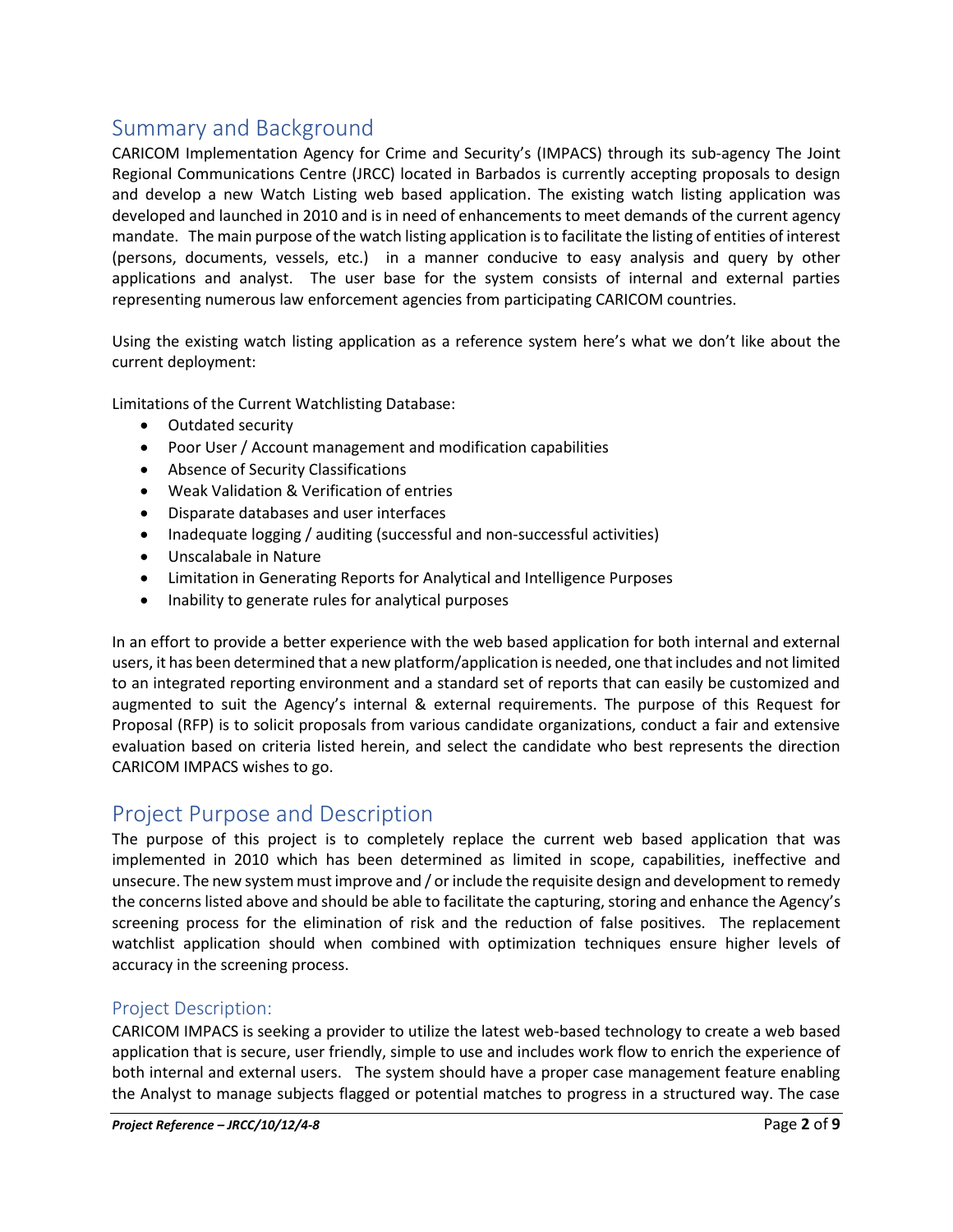management feature should provide a comprehensive audit tool that will enable attachments to be appended to capture a full history of all cases and decisions/dispositions.

The agency manages an Internal and Regional watch list system, both having their own independent user interfaces and databases. A significant deliverable of this project is to consolidate the database and provide a common user interface for these systems. However, the other design mechanisms must be used to provide logical and secure separation of the systems.

For emphasis, the site must be completely secure against intrusion. Detailed requirements are articulated in the Project Scope section.

# <span id="page-3-0"></span>Project Scope

The scope of this project includes all design, development, coding and licensing required to bring the new system to a production state. The following criteria must be met to achieve a successful project:

# <span id="page-3-1"></span>Non-Technical

- 1. All software and licensing requirements should be included as part of this project
- 2. Application should be compatible with all current web browsing technology and easily upgradeable
- 3. Application should be accessible via smart phones and tablets.
- 4. Application should support multiple languages.
	- a. English
	- b. Dutch
	- c. Spanish
	- d. French
- 5. Hosting of both the web site and pertinent database which collects and tracks site visitor information to include:
	- a. Pages visited
	- b. Length of page visit
	- c. Visitor origin URLs
	- d. IP Address
	- e. Browser name / type
	- f. Device type

# <span id="page-3-2"></span>**Technical**

- 1. Felxible Security Classification at Country, Agency, User & Data levels
- 2. Granular Access Control List (ACL)
- 3. All key activities auditable (Add / Edits / Deletes)
- 4. Capture of pertinent details for Positive matches (HIT Table (s))
- 5. Stastics of positive matches must be maintained
- 6. Data sovereignty considerations observed
- 7. Database design to accommodate entities of interest (persons, documents, vessels)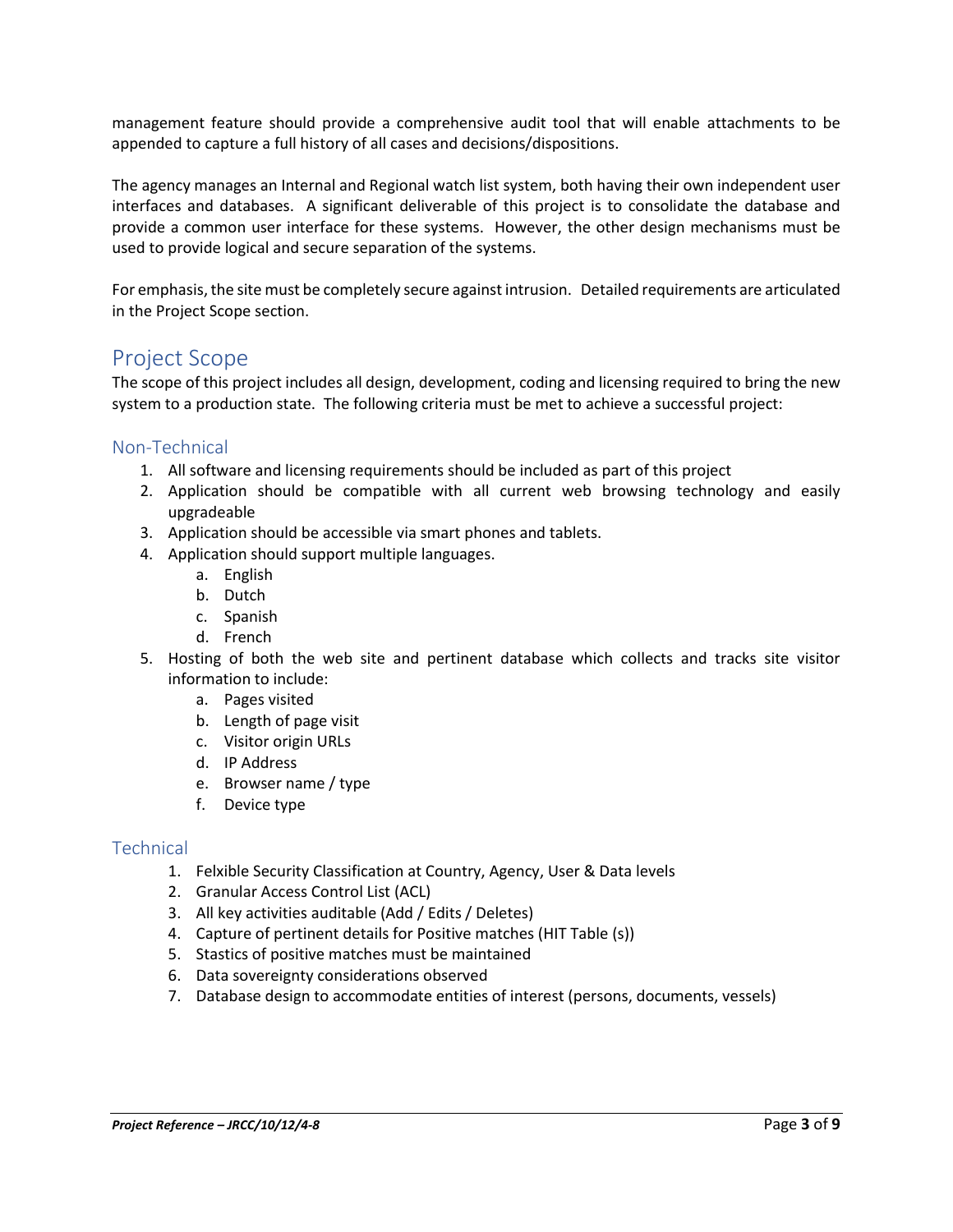# <span id="page-4-0"></span>Data Sovereignty

The JRCC is mandated to retain all Watch Listing data within the region. To this end, no sensitive / personal identifiable data must be retained off-premise and this must be demonstrable on demand. Where watch list entries are made with errors, the site must only retain for purposes of allowing the user to make corrections. A reasonable time must be given to make same corrections and where that time has exhausted, the user notified, and entry discarded. The timeframe allowed will be confirmed as part of the discovery phase.

While, actual watch list data can't be retained on a hosted site, there is no objection to hosting of relevant databases containing meta data relevant to the entries and users respectively for performance considerations.

# <span id="page-4-1"></span>Development Environment / Programming language

The JRCC is technology agnostic and willing to explore options put forward by the bidder for the User Interface component. The database component shall be hosted on SQL 2017 Enterprise in an existing SQL cluster. The technology must allow for easy / rapid modification of design and content by JRCC ICT staff.

# <span id="page-4-2"></span>Private Cloud Hosting vs On Premise

Hybrid Hosting solution will be considered where User Interface and limited metadata on transactions can be maintained off-premise. However, ALL sensitive / personal identifiable data must be maintained in a database on-premise.

#### Or

All components hosted on-premise. Full hardware and software requirements must be articulated in response with associated pricing.

Full outsourcing NOT allowed as there will be data soverignity concerns.

#### <span id="page-4-3"></span>Browser Support

The application should support new secure browsers for security reasons and there is no need to support legacy browsers. The successful vendor should be knowledgeable on the versions of browsers available across PC's, laptops and smart devices (android & iOS) and provide recommendations on what would be deemed secure.

# <span id="page-4-4"></span>Case Management Feature

The system should have a proper case management feature enabling the Analyst to manage subjects flagged or potential matches to progress in a structured way.

The case management feature should provide a comprehensive audit tool that will enable attachments to be appended to capture a full history of all cases and decisions/dispositions.

The system should be able to link a subject with several other watchlist subjects (Subject A is linked to B & K). The relation data should be linked with the alert and case data by the alert key and case key.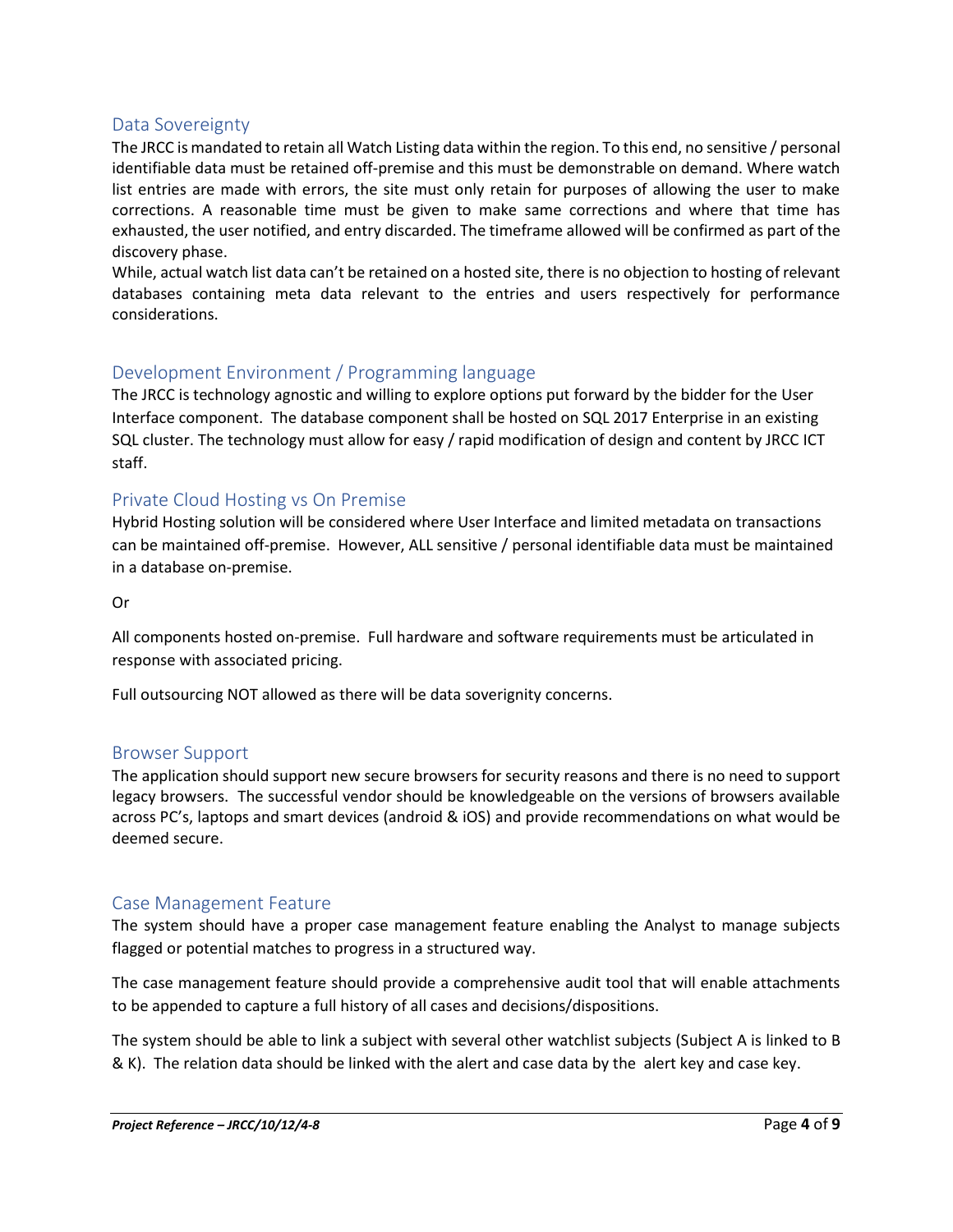The system should be able to link a subject with several records/antecedents into the same alert and flagged the subject for admissibility assessment.

# <span id="page-5-0"></span>Management Reporting/ Report Generation Feature

The system should have a proper management reporting/ report generation feature enabling the Analyst to generate reports based on risks/current trends, patterns etc. The system should provide graphical view of the screening results.

# <span id="page-5-1"></span>User Account Management

The system must provide the following functionality:

- Accounts should be an agency /organization
- User access must be verified by two factor authentication
- All user accounts must be verified (email verification to be considered) as part of the registration period.
- Log / audit successful & unsuccessful logins
- Facilitate password policy enforcement
- Identify dormant accounts and notify users (automatically disable if no responses). Seasonal submitters will be for period no more than 180 days, whereas all other submitters no more than 90 days.
- Securely, allow users to reset passwords / reactivate accounts
- Provision of ACL (Account Control Level) privileges for all users, for example "Admin", "Manager" and "User" (to be finalized as part of Discovery phase)

# <span id="page-5-2"></span>Match and RiskScoring Feature

The system should provide an option for a risk scoring feature/module to complement its match score capabilities.

The Analyst will be in a position to generate reports based on match score versus risk score from within the case management system

# <span id="page-5-3"></span>**Security**

The web site must support and maintain up-to-date security protocols as required by the chosen platform. SSL encryption and https protocol must be used. Http requests must not be accepted.

Communication to the JRCC primary and DR sites shall be facilitated via site-to-site VPN tunnels between the respective locations and the hosting location if a hybrid solution is accepted.

#### <span id="page-5-4"></span>Databases and Maintenance tables

Development of appropriate databases / tables for reference data such as Country list, Law Enforcement Agencies, Security Calssifications, Crime Classfications, Action List and other pertinent meta data / statics will be required and must ensure easy upgrade of these reference tables / information.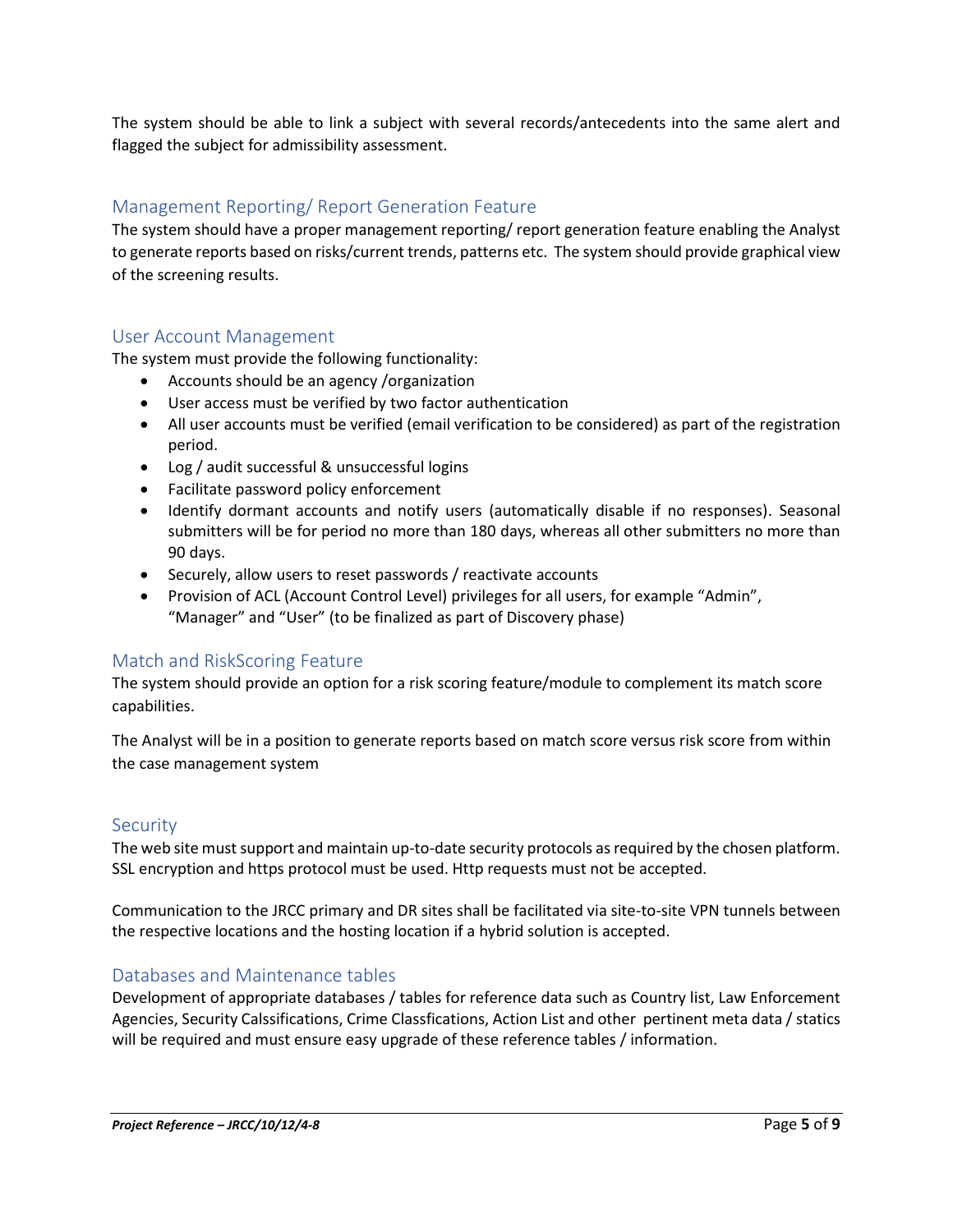# <span id="page-6-0"></span>Disaster Recovery & Business Continuity

The system must account for maximum uptime and use of modern technology must be intrigal to the design. Services should be automatically transferred / accessible from both the DR site and be transparent to the user.

### <span id="page-6-1"></span>Data Migration

Data from exsiting watch listing systems must be migrated to the new database environment. Tools / scripts to attain this migration must be included as a deliverable.

# <span id="page-6-2"></span>Discovery Period

The successful tenderer should plan for and include a one-week discovery period to conduct interviews / gather any further supporting information relevant to the design and development of the application. This period will be used to ultimately firm up all technical and non-technical requirements included in the scope.

# <span id="page-6-3"></span>Proposal Guidelines

This Request for Proposal represents the requirements for an open and competitive process. Proposals will be accepted until **23:59 hrs. EST (Barbados), August 1, 2019.** Any proposals received after this date and time will not be considered for evaluation. All proposals must be submitted in PDF format and signed by an official agent or representative of the company/vendor submitting the proposal. *We encourage submission of relevant supporting information where applicable.*

If the organization submitting a proposal must outsource or contract any work to meet the requirements contained herein, this must be clearly stated in the proposal. Additionally, all costs included in proposals must be all-inclusive to include any outsourced or contracted work. Any proposals which call for outsourcing or contracting work must include a name and description of the organizations being contracted.

All costs must be itemized to include an explanation of all fees and costs.

Contract terms and conditions will be negotiated upon selection of the winning bidder for this RFP. All contractual terms and conditions will be subject to review by CARICOM IMPACS and will include scope, budget, schedule, and other necessary items pertaining to the project.

# <span id="page-6-4"></span>General Comments

By submitting a proposal, vendors acknowledge that CARICOM IMPACS reserves the right to reconsider any proposals at any phase of this procurement process. CARICOM IMPACS also reserves the right to meet with select vendors at any time to gather additional information.

CARICOM IMPACS will not be held responsible for the failure of any email communication intended to deliver the Vendor's proposal response. It is solely the Vendor's responsibility to: (1) ascertain that they have all required and necessary information, documents and addenda, prior to submitting a response; (2) ensure that the response is received to the correct email address on or prior to the date and time listed. Late responses, regardless of delivery means, will not be accepted. Submissions received by hand delivery, telephone, or facsimile will not be accepted.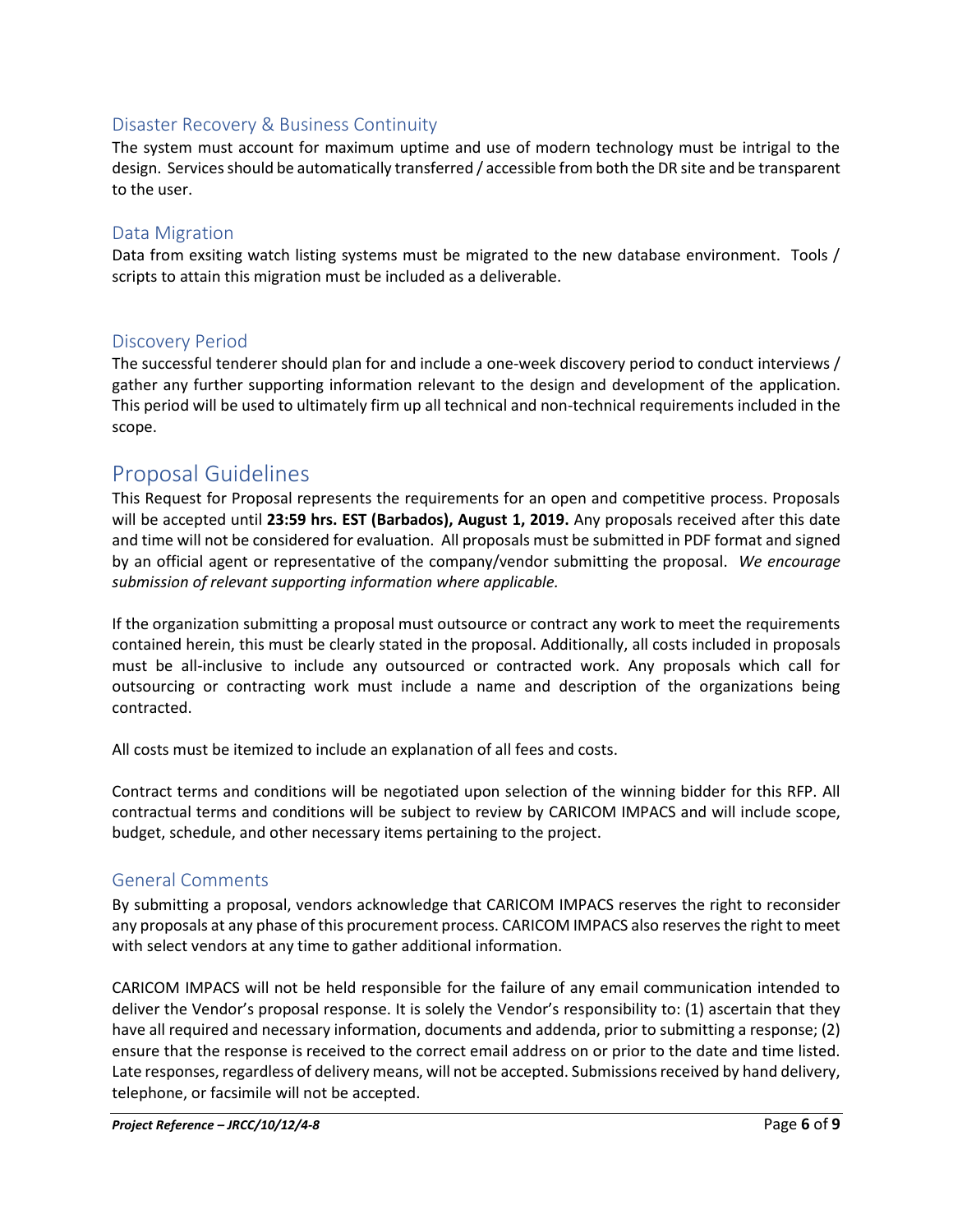# <span id="page-7-0"></span>Submittal Instructions

Proposals must be sent electronically in PDF format to **project\_proposals@impacsjrcc.org** by 23:59 hrs. EST (Barbados), **August 1, 2019**

The Subject Line of the email should state – Response to RFP – Watch Listing System All communications should be addressed to Mr. Ricardo Mason – ICT Manager Bidders should provide responses as articulated in **ANNEX A – RFP PROPOSAL FORMAT.**

When responding to this RFP, please follow all instructions carefully. Proposals must address all the questions and requirements of the RFP in the order and format specified in each section. It is the Vendor's responsibility to ensure its Proposal is submitted in a manner that enables the Evaluation Team to easily locate all response descriptions and any exhibits or attachments for each requirement of this RFP.

If the Responder is providing attachments, it is important to specify the associated Section and Tab number directly on the attachment.

# <span id="page-7-1"></span>Request for Proposal and Project Timelines

The timelines governing the RFP process and overall project are stated below

# <span id="page-7-2"></span>RFP and Selection Process Timeline

- Request for Quotation Published July 10, 2019
- Clarification (Submission & Responses) July 24, 2019
- RFP Responses Due August 1, 2019
- Short List for presentation August 2, 2019
- Presentations by Vendors August 6 & 7, 2019
- Final Evaluation and selection August 8, 2019
- Planned Contract Award Date August 9, 2019

# <span id="page-7-3"></span>Questions

Any Vendor requiring clarification of any section of this RFP or wishing to comment or take exception to any requirements or other portion of the RFP must submit specific in writing no later than Wednesday, July 24, 2019 at 16:00 hrs. EST (Barbados). Comments and questions shall be e-mailed to **project\_proposals@impacsjrcc.org**.

Any objection to the RFP or to any provision of the RFP that is not raised in writing on or before the last day of the question period is waived.

Every effort will be made to have responses emailed in the form of an addendum by July **26, 2019 at 16:00 hrs. EST (Barbados),** contingent on the number and complexity of the questions. A copy of all questions or comments and responses will be posted on our website: <https://www.caricomimpacs.org/procurement>

# <span id="page-7-4"></span>Project Timeline

The project has been allocated [time line in months/ weeks] for delivery which runs from award of contract to final deliverable of site. However, this will be negotiated with the successful tenderer.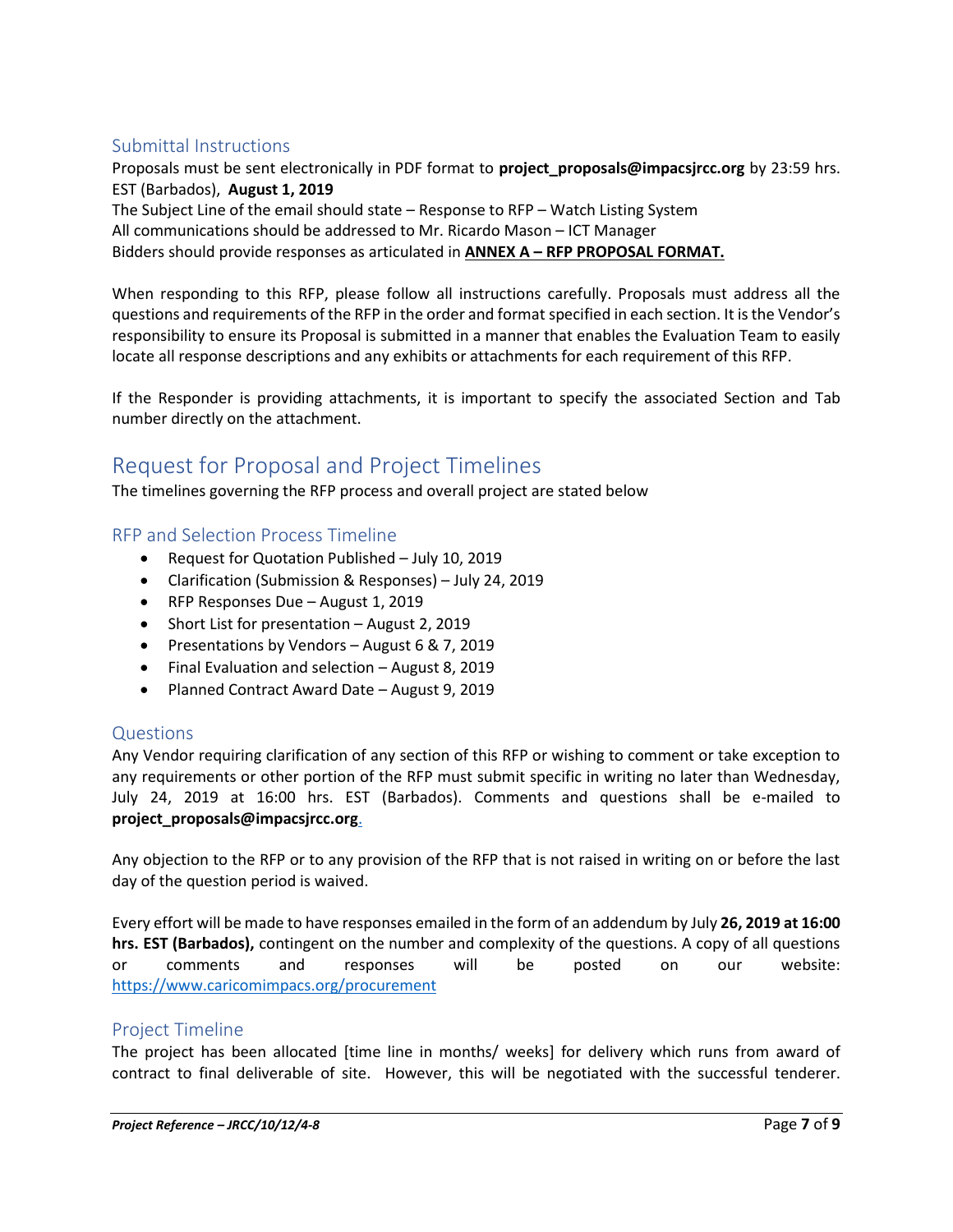Notwithstanding any variance in delivery period, all expenses for this project must be committed and expended by **March 31, 2020**.

# <span id="page-8-0"></span>Budgets

All proposals must include proposed costs to complete the tasks described in the project scope. Costs should be stated as one-time or non-recurring costs (NRC) or monthly recurring costs (MRC). All cost must remain valid and unchanged from submission of proposal to completion of contract. Pricing should be listed at minimum for each of the following items in accordance with the Cost Proposal format as articulated in **ANNEX A – RFP PROPOSAL FORMAT.**

# <span id="page-8-1"></span>Payment Structure

A phased payment structure shall be applied where a 50% deposit shall be made available on award of contract, 30% shall be paid on delivery of all components for UAT and the final 20% due on successful completion of the UAT. Invoices will be settled on terms of Net 30 days.

# <span id="page-8-2"></span>Bidder Qualifications

- Technical Proficiency Ability to understand all of the security systems involved and make recommendations.
- Proactive Ideally, we'd like to find a firm that understands our needs and makes recommendations based on their experience with similar security systems
- Communication Communication is important, we shall have a fully dedicated project lead on our end and would appreciate the same. Formal weekly reports and meetings shall be convened for sharing of information. This is important so that we can coordinate with other stakeholders as required.
- Customer Service Provide evidence of ongoing robust and healthy ongoing customer related relationships with several existing clients.
- Experience Demonstrate the relevant experience and expertise of successful deployments and maintenance of related security systems
- Intellectual Property CARICOM IMPACS shall retain all rights to the components developed for the system and the successful bidder must be capable of signing a Non-Disclosure Agreement. While CARICOM / CARICOM IMPACS / JRCC can be referenced for future work, the actual work completed cannot be referenced without our specific consent.
- Warranty The successful tender must offer a minimum of one (1) year warranty on all works completed.

# <span id="page-8-3"></span>Proposal Evaluation Criteria

To ensure consideration for this Request for Proposal, your proposal should be complete and include all of the following criteria:

- Overall proposal suitability: proposed solution(s) must meet the scope and needs included herein and be presented in a clear and organized manner
- Organizational Experience: Bidders will be evaluated on their experience as it pertains to the scope of this project
- Previous work: Bidders will be evaluated on examples of their work pertaining to web site design and hosting as well as client testimonials and references